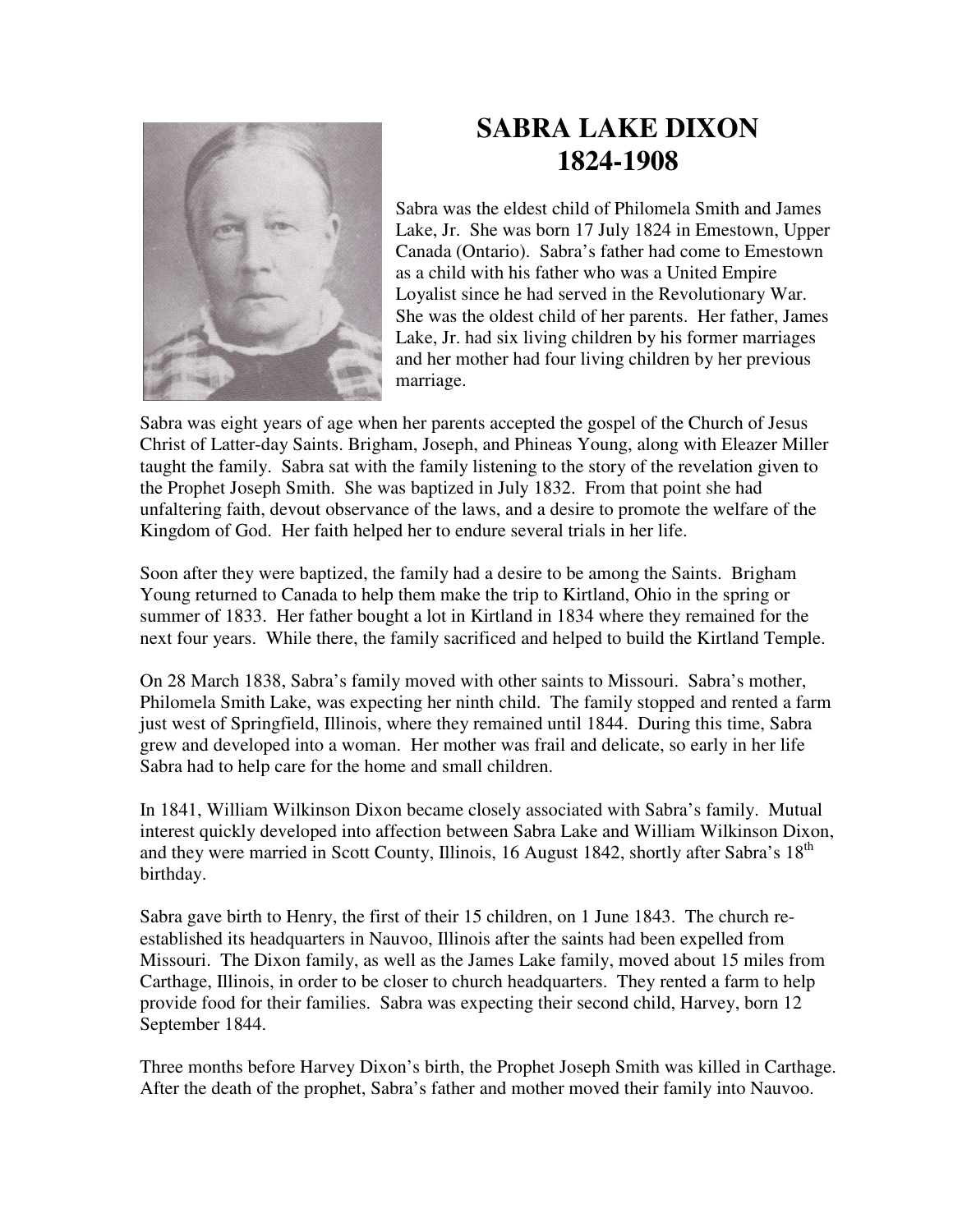The Dixon's stayed behind until after Harvey's birth and the harvest was in. They then joined the rest of Sabra's family in Nauvoo. While William and Sabra lived in Nauvoo, William worked on the temple and the Nauvoo House.

Nearly from the time Sabra and William Wilkinson Dixon were married, they lived close to and traveled with the James Lake family. They endured persecutions, and were driven by the mobs that were determined to destroy the church and its people. While they lived in Nauvoo, the persecution became more intense. The mobs harassed the saints, burned homes and barns, destroyed property, and even turned to murder.

Driven by this persecution, Sabra and William Dixon began making preparations for their journey west. In February 1846, both the Dixon and Lake families crossed the frozen Mississippi River and arrived in Council Bluffs, Iowa in the fall. On 1 September 1846, Sabra gave birth to their first daughter, Emma Jane Dixon.

Members of the Church had a difficult time earning money for supplies for their trip west while living in Council Bluffs because of the thousands of saints living in the area. In 1848, the Lakes and Dixons moved to Holt County, Missouri where Sabra's brother and sisters had found work. They worked for two years to accumulate means for traveling west to join the other saints in the Salt Lake Valley. Two daughters were born to the Dixons while living in Holt County ,Lydia Ann, born 22 October 1848 and Mary Lucy, born 12 April 1850. During those two years they had gone from destitute to being well supplied for their journey.

In the spring of 1850, the two families went to Florence, Nebraska, where church authorities appointed James Lake to be the captain over a company of fifty. Then, they began their trip west. While traveling along the Platte River, Sabra suffered a severe attack of cholera, but through faith, her life was spared. The family completed the trip successfully, and arrived in the Salt Lake Valley in the fall of 1850. The Dixon and Lake families were asked to move north, and they built homes in what would become Harrisville. They spent some time in Lorin Farr Fort, in 1850, and in Bingham's Fort, in 1853, because of Indian uprisings. William Wilkinson Dixon and Sabra Lake Dixon were sealed in the Endowment House on 3 November 1855.

In her quiet unassuming manner, Sabra filled her calling as wife and mother in her service to her family. Birth and death seemed to walk hand-in-hand with Sabra throughout her life. Seven of her children died before they reached maturity. In December 1865, Sabra and William lost three children in three weeks. They also saw three grown daughters die, leaving their families: Mary Lucy Dixon Rawson died at the birth of her eighth child. Emma Jane Dixon Chase died on 30 Aug 1863 after being married for only three months. In April of 1891, Sabra was called from the bedside of her dying husband to bid farewell to her daughter, Electa Philomela Dixon Skeen, who left behind ten now motherless children. Sabra then returned to her beloved companion who passed away a few weeks later. William Wilkinson Dixon died 10 June 1891 in Harrisville, Weber, Utah.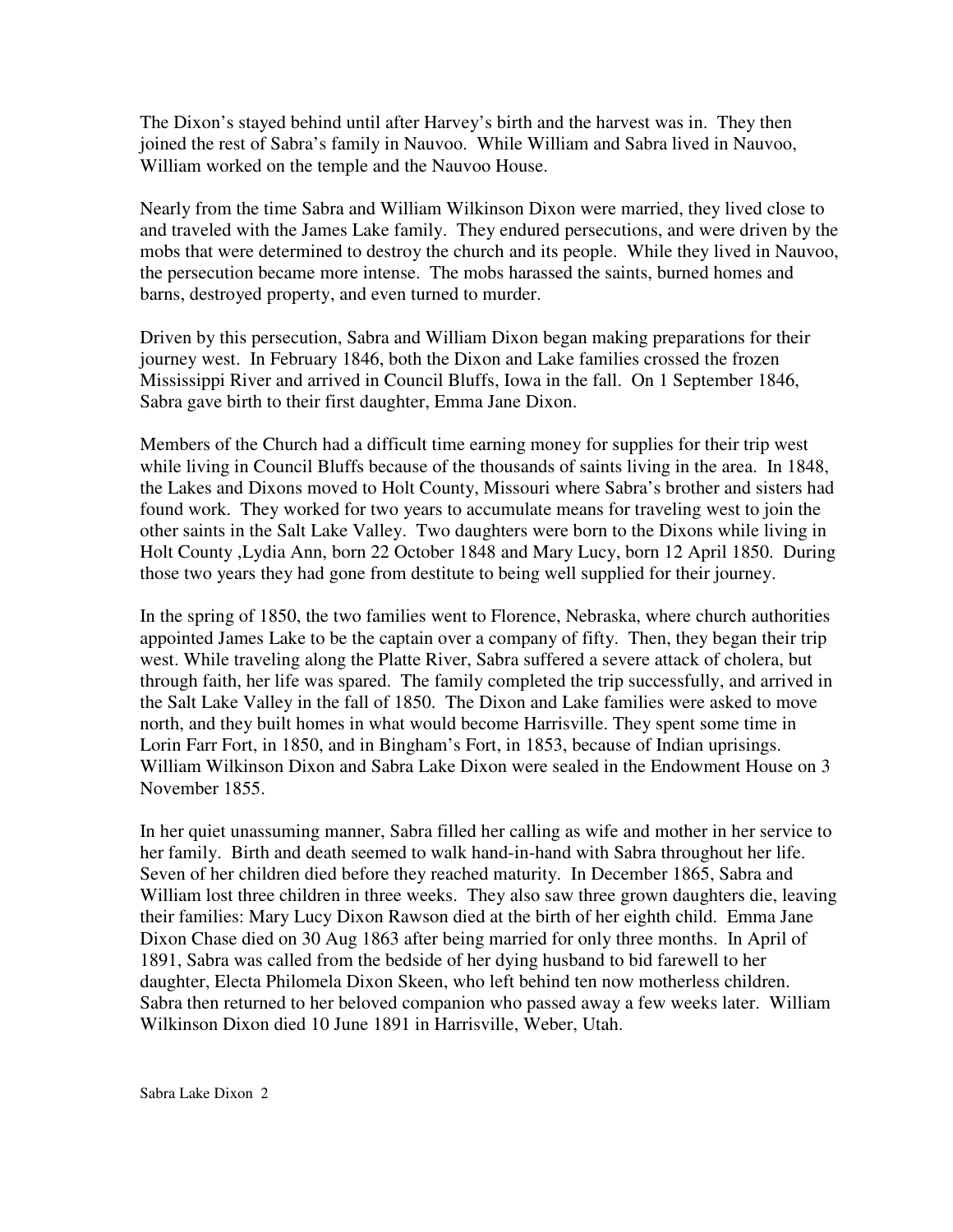Sabra Lake and William Wilkinson Dixon were devout in their worship, sincere in their belief and faithful Latter-day Saints. Sabra, early in life, learned the joy of bringing comfort and happiness to others. She loved to serve. She was affectionately called, "Aunt Sabra." Thirsty travelers on the Harrisville Road paused for a cool, refreshing drink from the old oaken bucket that hung in the well beside the kitchen door. From her storehouse she gave food and clothing. Her fireside radiated warmth, cheer, and hospitality. Her deep mother's love cemented the bond of sympathy between her and those in distress. Her presence gladdened the hearts to those with whom she associated as she faithfully performed her duties in the church organizations where she labored.

The children of Sabra Lake and William Wilkinson Dixon were Henry Dixon (1843 – 1908); Harvey Dixon (1844 - 1906); Emma Jane Dixon (1846 – 1863); Lydia Ann Dixon (1848 – 1853); Mary Lucy Dixon (1850 – 1882); Electa Philomelia Dixon (1852 – 1891); Esther Ann Dixon (1854 – 1865); William James Dixon (1856 – 1862); Sabra Elizabeth Dixon (1857 – 1865); Bailey Dixon (1859 – 1865); Sarah Ellen Dixon (1861 – 1924); Dudley Dixon (1864 – 1864); John Lake Dixon (1865 – 1872); Riley George Dixon (1866 – 1918); Alfred Dixon (1869 - 1937).

Sabra Lake Dixon passed away at the home of her son, Riley George Dixon, in Rigby, Idaho, on 2 July 1908 at the age of 84. She was buried in the Ogden Cemetery beside her husband and children.

## **SOURCE:**

- Jeffrey, Janet Franson. *History of the James Lake, Jr. Family.* Murray, Utah: Roylance Publishing, 1990, 126-130.
- Johnson, Electa Skeen, "Sabra Lake Dixon," in Family of William Wilkinson Dixon and Sabra Lake Dixon.
- Lake, George, Autobiography, original autobiography in possession of the LDS Historical Dept. MS 5301. It was used by "Courtesy of the LDS Church Historical Dept." Page references were from the original.
- McMillian, Clalud Nelson, Notes on the Lake Family of New York and Upper Canada, SL FH Lib., Call No. US/CAN 929.271 A1 no.77
- United Empire Loyalist, Pioneers of Upper Canada, SLFH lib. Call No. US/Can 971.3 H2mu.